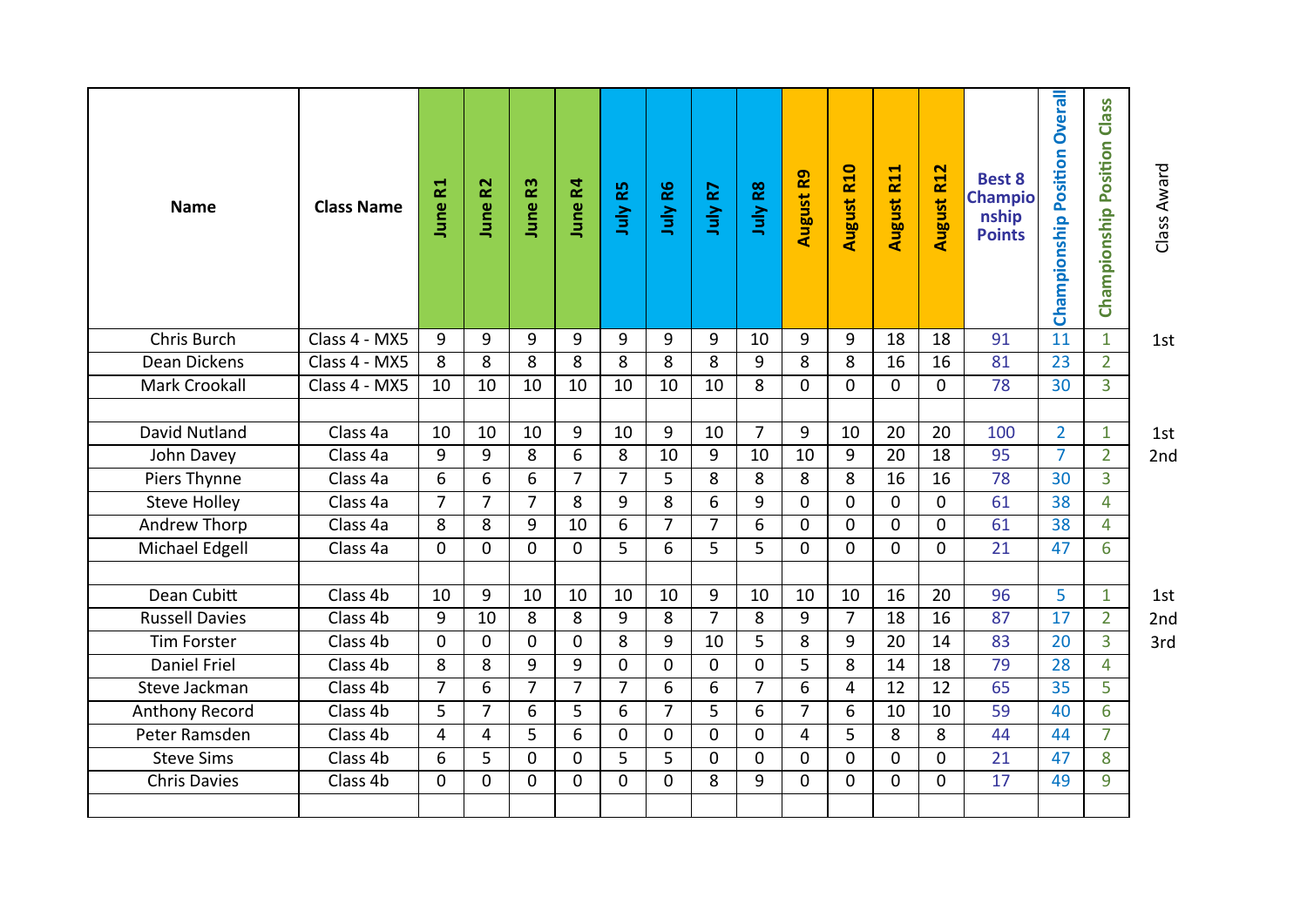| <b>Simon Neve</b>        | Class 4c           | 10          | 10          | 10          | 10          | 10           | 10             | $\Omega$    | $\mathbf 0$    | 10             | 10             | 20          | 20             | 100             | $\overline{3}$ | $\mathbf{1}$   | 1st |
|--------------------------|--------------------|-------------|-------------|-------------|-------------|--------------|----------------|-------------|----------------|----------------|----------------|-------------|----------------|-----------------|----------------|----------------|-----|
| <b>Steve Cox</b>         | Class 4c           | 9           | 9           | 9           | 9           | 9            | 9              | 9           | 9              | 9              | 9              | 18          | 18             | 90              | 14             | $\overline{2}$ |     |
| <b>Richard Mullis</b>    | Class 4c           | 8           | 8           | 8           | 8           | 8            | 8              | 8           | 8              | 8              | 8              | 16          | 16             | 80              | 24             | $\overline{3}$ |     |
|                          |                    |             |             |             |             |              |                |             |                |                |                |             |                |                 |                |                |     |
| Clive Skipper            | Class 4d           | 10          | 10          | 8           | 10          | $\mathbf{0}$ | $\Omega$       | $\Omega$    | $\overline{0}$ | 8              | 9              | 18          | 18             | 91              | 11             | $\mathbf{1}$   | 1st |
| Chris Burridge           | Class 4d           | 9           | 8           | 9           | 8           | 8            | 8              | 8           | 8              | 9              | 8              | 16          | 16             | 83              | 20             | $\overline{2}$ |     |
| Adrian Lewis - Westfield | Class 4d           | 8           | 9           | 10          | 9           | 0            | $\overline{0}$ | $\Omega$    | $\overline{0}$ | $\overline{0}$ | 0              | $\mathbf 0$ | $\overline{0}$ | 36              | 46             | $\overline{3}$ |     |
|                          |                    |             |             |             |             |              |                |             |                |                |                |             |                |                 |                |                |     |
| <b>Phil Price</b>        | Class 6            | $\mathbf 0$ | 0           | $\mathbf 0$ | $\mathbf 0$ | 8            | 9              | 9           | 9              | 10             | 9              | 18          | 20             | 92              | 10             | $\mathbf{1}$   | 1st |
| Graham Beale             | Class 6            | 8           | 8           | 8           | 8           | 9            | $\overline{0}$ | $\mathbf 0$ | 0              | 9              | 10             | 20          | 18             | 90              | 14             | $\overline{2}$ |     |
| Paul Slade               | Class 6            | $\mathbf 0$ | $\Omega$    | 0           | $\Omega$    | $\Omega$     | $\mathbf{0}$   | 8           | 8              | 8              | 8              | 16          | 16             | 64              | 36             | $\overline{3}$ |     |
|                          |                    |             |             |             |             |              |                |             |                |                |                |             |                |                 |                |                |     |
| <b>Neil Turner</b>       | Class <sub>7</sub> | 9           | 9           | 9           | 9           | 9            | 9              | 9           | 9              | $\Omega$       | 0              | 0           | $\mathbf 0$    | 72              | 33             | $\mathbf{1}$   | No  |
| David Bean               | Class <sub>7</sub> | 8           | 8           | 8           | 8           | 8            | 8              | 8           | 8              | 8              | 8              | $\Omega$    | $\Omega$       | 64              | 36             | $\overline{2}$ |     |
|                          |                    |             |             |             |             |              |                |             |                |                |                |             |                |                 |                |                |     |
| <b>Tim Painter</b>       | Class 9            | 8           | 9           | 9           | 10          | 8            | 9              | 8           | $\mathbf 0$    | 10             | 10             | 20          | 16             | 93              | 8              | $\mathbf{1}$   | 1st |
| Mark Walker              | Class 9            | 9           | 10          | 0           | 8           | 10           | 10             | $\mathbf 0$ | $\mathbf 0$    | 9              | 9              | 18          | 18             | 93              | 8              | $\overline{2}$ |     |
| Jim Herbert              | Class 9            | 10          | 8           | 10          | 9           | 9            | 8              | 9           | 8              | 8              | 8              | 16          | $\mathbf 0$    | 79              | 28             | $\overline{3}$ |     |
|                          |                    |             |             |             |             |              |                |             |                |                |                |             |                |                 |                |                |     |
| <b>Ritchie Gatt</b>      | Class 11           | 8           | 8           | 8           | 8           | 8            | 8              | $\mathbf 0$ | 0              | $\mathbf 0$    | 0              | 16          | 16             | 80              | 24             | $\mathbf{1}$   | 1st |
| <b>Steve Holland</b>     | Class 11           | $\mathbf 0$ | $\mathbf 0$ | $\mathbf 0$ | $\mathbf 0$ | $\mathbf 0$  | $\mathbf 0$    | $\mathbf 0$ | 0              | 9              | 9              | 18          | 18             | 54              | 41             | $\overline{2}$ |     |
| Martin Watson            | Class 11           | 9           | 9           | $\mathbf 0$ | $\mathbf 0$ | 9            | 9              | $\mathbf 0$ | $\mathbf 0$    | $\overline{8}$ | $\overline{8}$ | $\mathbf 0$ | 0              | 52              | 42             | $\overline{3}$ |     |
|                          |                    |             |             |             |             |              |                |             |                |                |                |             |                |                 |                |                |     |
| Mike Broome              | Class 13           | 9           | 8           | 9           | 8           | $\mathbf 0$  | $\mathbf 0$    | $\mathbf 0$ | $\mathbf 0$    | 9              | 9              | 18          | 18             | 88              | 16             | $\mathbf{1}$   | 1st |
| <b>Chris Cannell</b>     | Class 13           | 10          | 10          | 10          | $\Omega$    | 9            | 9              | 9           | 9              | 10             | 10             | 16          | $\mathbf 0$    | 84              | 19             | $\overline{2}$ |     |
| Sue Hayes                | Class 13           | 8           | 9           | 8           | $\mathbf 0$ | 8            | 8              | 8           | 8              | $\mathbf 0$    | 8              | 20          | $\mathbf{0}$   | $\overline{77}$ | 32             | $\overline{3}$ |     |
|                          |                    |             |             |             |             |              |                |             |                |                |                |             |                |                 |                |                |     |
| <b>Tim Pitfield</b>      | Class 15a          | 10          | 10          | 10          | 10          | 10           | 10             | 10          | 10             | 9              | 10             | 20          | 20             | 100             | $\mathbf{1}$   | $\mathbf{1}$   | 1st |
| <b>Craig Russell</b>     | Class 15a          | 9           | 9           | 9           | 9           | 9            | 9              | 9           | 9              | 10             | 9              | 18          | 18             | 91              | 11             | $\overline{2}$ |     |
| <b>Stuart Lugger</b>     | Class 15a          | 8           | 8           | $\mathbf 0$ | 8           | 8            | 8              | 8           | 8              | 8              | 8              | 16          | 16             | 80              | 24             | $\overline{3}$ |     |
|                          |                    |             |             |             |             |              |                |             |                |                |                |             |                |                 |                |                |     |
| Murray Wakeham           | Class 19           | 9           | 9           | 8           | 8           | 9            | 10             | 10          | 10             | 10             | 10             | 20          | 20             | 99              | $\overline{4}$ | $\mathbf{1}$   | 1st |